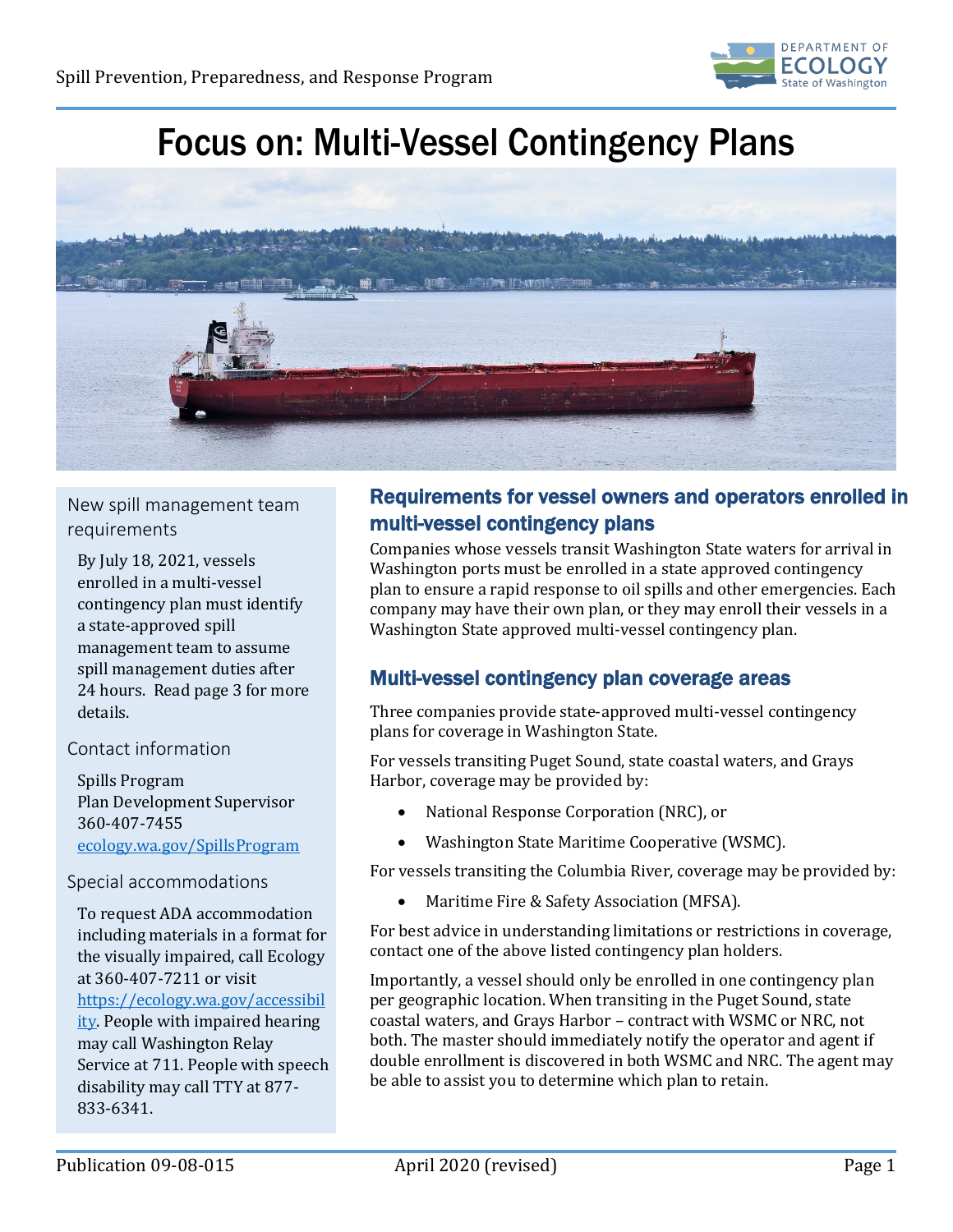



# Following the contingency plan

When a company enrolls a vessel in one of the multi-vessel contingency plans, the master, as the company representative, is responsible to ensure the plan is followed. The master should become familiar with the plan, including notification procedures and initial response actions. Ecology recommends the master ensures the other ship officers are trained in the plan's use.

## Field document

The field document is an important part of your Washington contingency plan and should be onboard your vessel before arrival in Washington waters. It contains time-critical steps the master must follow in the event of an oil spill, or a substantial threat of a spill, in Washington waters. The field document includes: spill control actions, Washington State's required notifications, and oil spill assessment tools.

Under WAC 173-182-240, covered vessels are required to have their approved contingency plan field document on board, and readily available at all times while the vessel is in Washington State waters. In addition to the field document, some plan holders have developed a notification placard to help guide initial notifications. **This notification placard is a notification aid and does not meet Washington's field document requirements.** The full field document must be on board at all times.

Vessel owners and operators must provide the field document to onboard vessel personnel before the vessel enters Washington waters. Usually, your company, your contingency plan holder, or your agent will fax or e-mail a copy of the field document as soon as your vessel is enrolled.

Copies of field documents for contingency plans are found online at:

- MFSA umbrella plan field document[: www.mfsa.com](http://www.mfsa.com/)
- NRC vessel plan field document and notification placard: <http://nrcwaplan.nrcc.com/>
- WSMC umbrella plan field document and notification placard[: www.wsmcoop.org](http://www.wsmcoop.org/)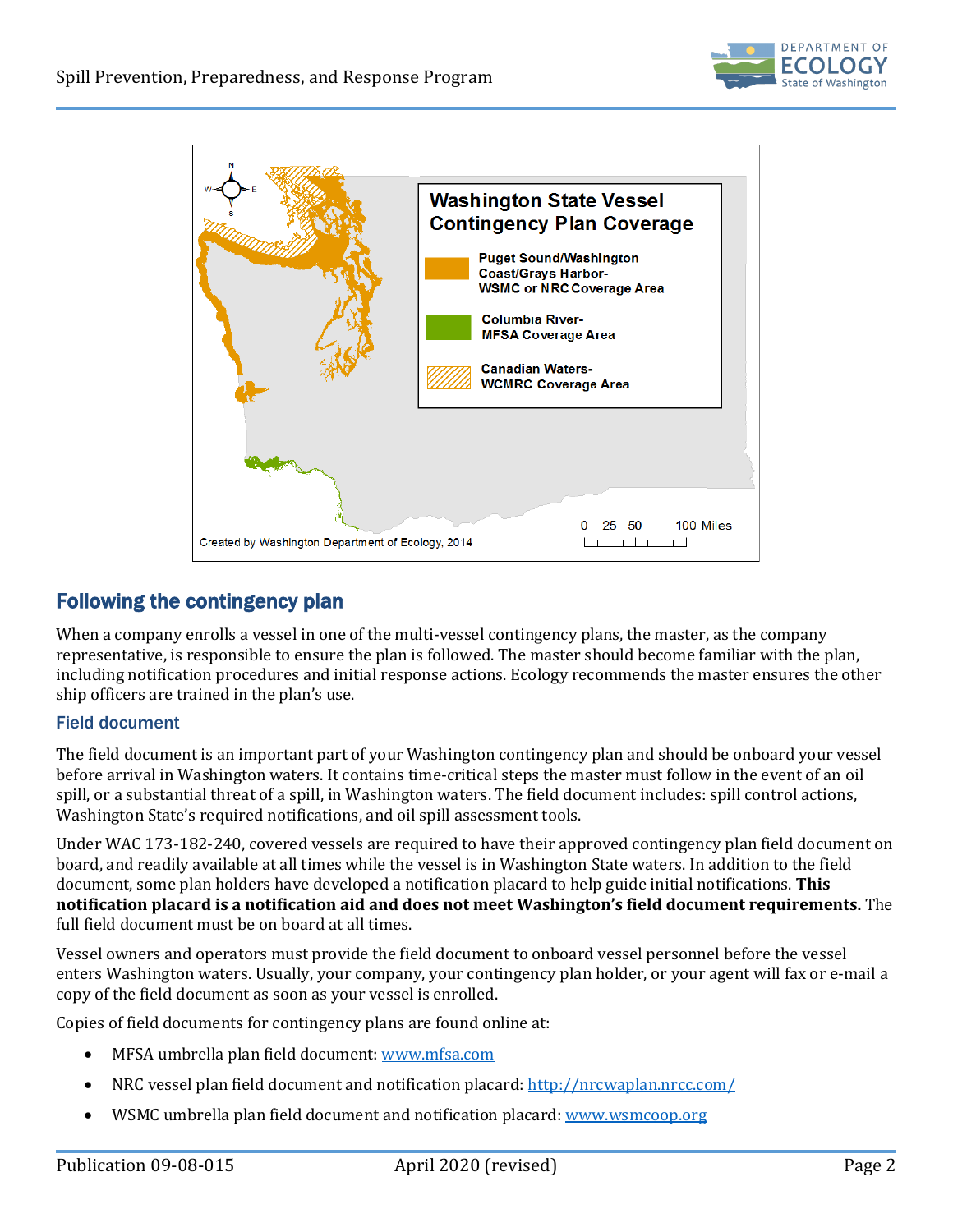

#### Notification procedures

Washington State requires that vessel owners or operators follow the notification procedures in the contingency plan field document. In the case of a vessel covered under a multi-vessel plan, it is important to notify your plan holder immediately. Quick notification to the plan holder is crucial to a successful response, because it allows for the rapid deployment of equipment and personnel as necessary. The faster the response resource contractors begin mobilizing, the better the outcome. Your Qualified Individual (QI) may be able to assist you with notifications, but it is the responsibility of the vessel owner/operator to ensure that the proper notifications are made in a timely manner. All spills to water are reportable spills.

#### Required notifications

- Your multi-vessel contingency plan holder listed in your field document.
- **Washington Emergency Management Division (WEMD) within one hour of a spill or substantial threat of a spill** : 800-258-5990
- National Response Center: 800-424-8802

#### Emergency response towing vessel coverage

Enrollment with the emergency response towing vessel (ERTV) for transits through the Strait of Juan de Fuca is also required. Vessels enrolled in the WSMC contingency plan may enroll for ERTV coverage directly through their contract with WSMC; all other vessels must contact the Marine Exchange of Puget Sound to enroll. Details are at [http://marexps.com/supporting/ertv.](http://marexps.com/supporting/ertv)

## Spill management teams

Spill management teams are representatives and trained personnel who integrate into an incident command system or unified command system and manage an oil spill. Spill management teams may be oil spill contingency plan holder personnel and/or contracted personnel directly responsible to a contingency plan holder.

Starting on January 18, 2020, the Department of Ecology will approve spill management teams. For vessel companies enrolled in multi-vessel plans, this means:

**After July 18, 2021, upon enrollment in a multi-vessel plan, you must identify an approved spill management team willing and capable of assuming a transition of authority from the multi-vessel contingency plan holder to you. You may either contract with an approved spill management team or apply to become an approved spill management team to meet this requirement.** 

A list of approved spill management teams is available online at the Department of Ecology website [https://ecology.wa.gov/Regulations-Permits/Plans-policies/Contingency-planning-for-oil-industry/Spill](https://ecology.wa.gov/Regulations-Permits/Plans-policies/Contingency-planning-for-oil-industry/Spill-management-teams)[management-teams.](https://ecology.wa.gov/Regulations-Permits/Plans-policies/Contingency-planning-for-oil-industry/Spill-management-teams)